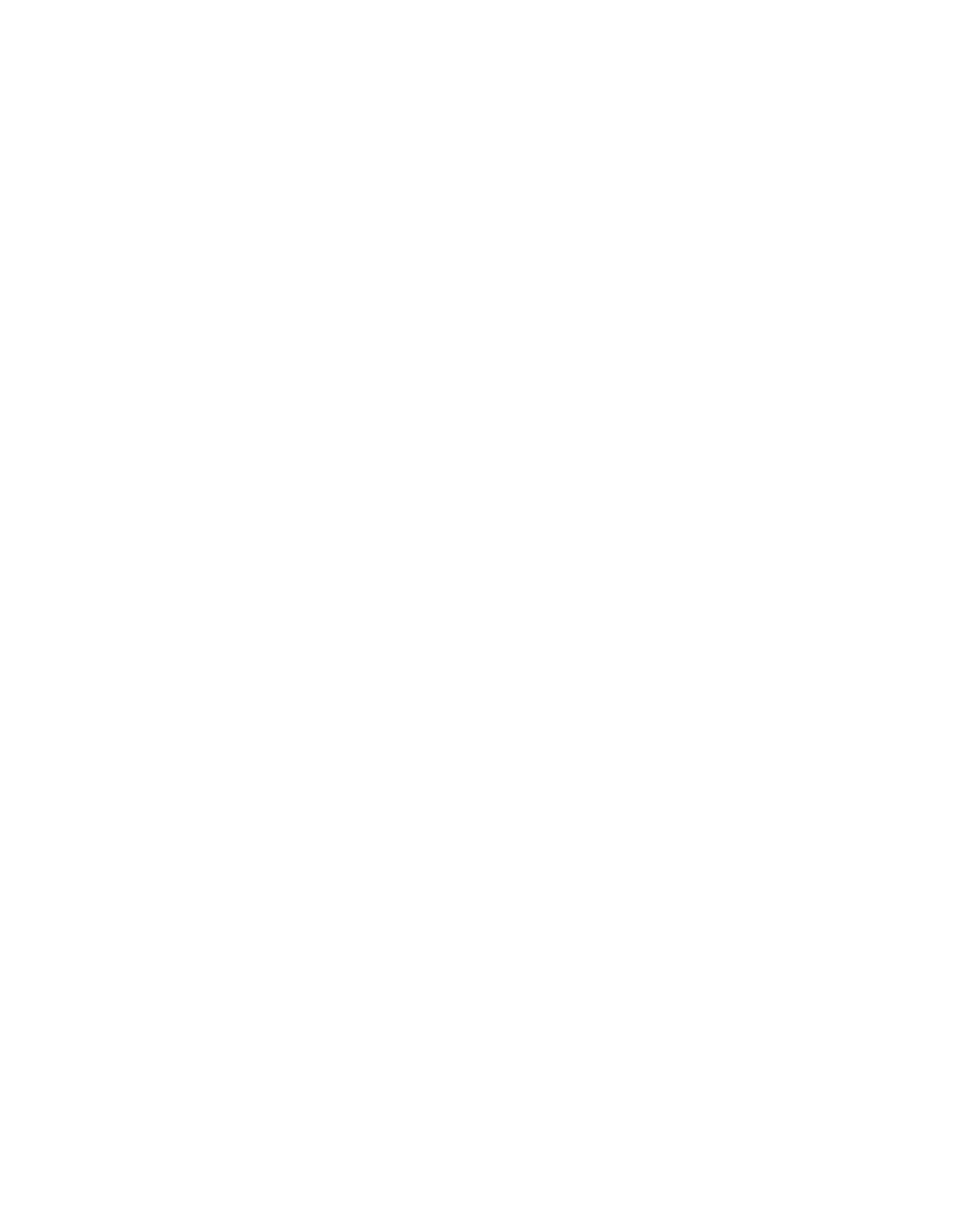#### **In the case of Mitrović v. Serbia,**

The European Court of Human Rights (Third Section), sitting as a Chamber composed of:

 Helena Jäderblom, *President,*  Branko Lubarda, Luis López Guerra, Helen Keller, Dmitry Dedov, Alena Poláčková,

Georgios A. Serghides, *judges,* 

and Stephen Phillips, *Section Registrar,*

Having deliberated in private on 28 February 2017,

Delivers the following judgment, which was adopted on that date:

### PROCEDURE

1. The case originated in an application (no. 52142/12) against the Republic of Serbia lodged with the Court under Article 34 of the Convention for the Protection of Human Rights and Fundamental Freedoms ("the Convention") by a Bosnia and Herzegovina national, Mr Miladin Mitrović ("the applicant"), on 31 July 2012.

2. The applicant was represented by Ms D. Milovanović, a lawyer practising in Temerin. The Serbian Government ("the Government") were initially represented by their former Agent, Ms V. Rodić, who was recently substituted by their current Agent, Ms N. Plavšić.

3. The applicant alleged that his detention in a Serbian prison on the basis of the judgment of a court of an internationally unrecognised entity violated Article 5 of the Convention.

4. On 18 December 2014 the complaint concerning the applicant's detention between 7 July 2010 and 15 November 2012 was communicated to the Government and the remainder of the application was declared inadmissible pursuant to Rule 54 § 3 of the Rules of Court.

5. Further to the notification under Article 36 § 1 of the Convention and Rule 44 § 1 (a), the Government of Bosnia and Herzegovina did not wish to exercise their right to intervene in the present case.

6. On 26 October 2015, the applicant's legal representative informed the Court that the applicant had died on 20 October 2014 and that his heirs, Ms Toma Mitrović, Mr Mladen Mitrović, Mr Milorad Mitrović and Ms Radmila Siroćuk expressed their wish to pursue the application before the Court.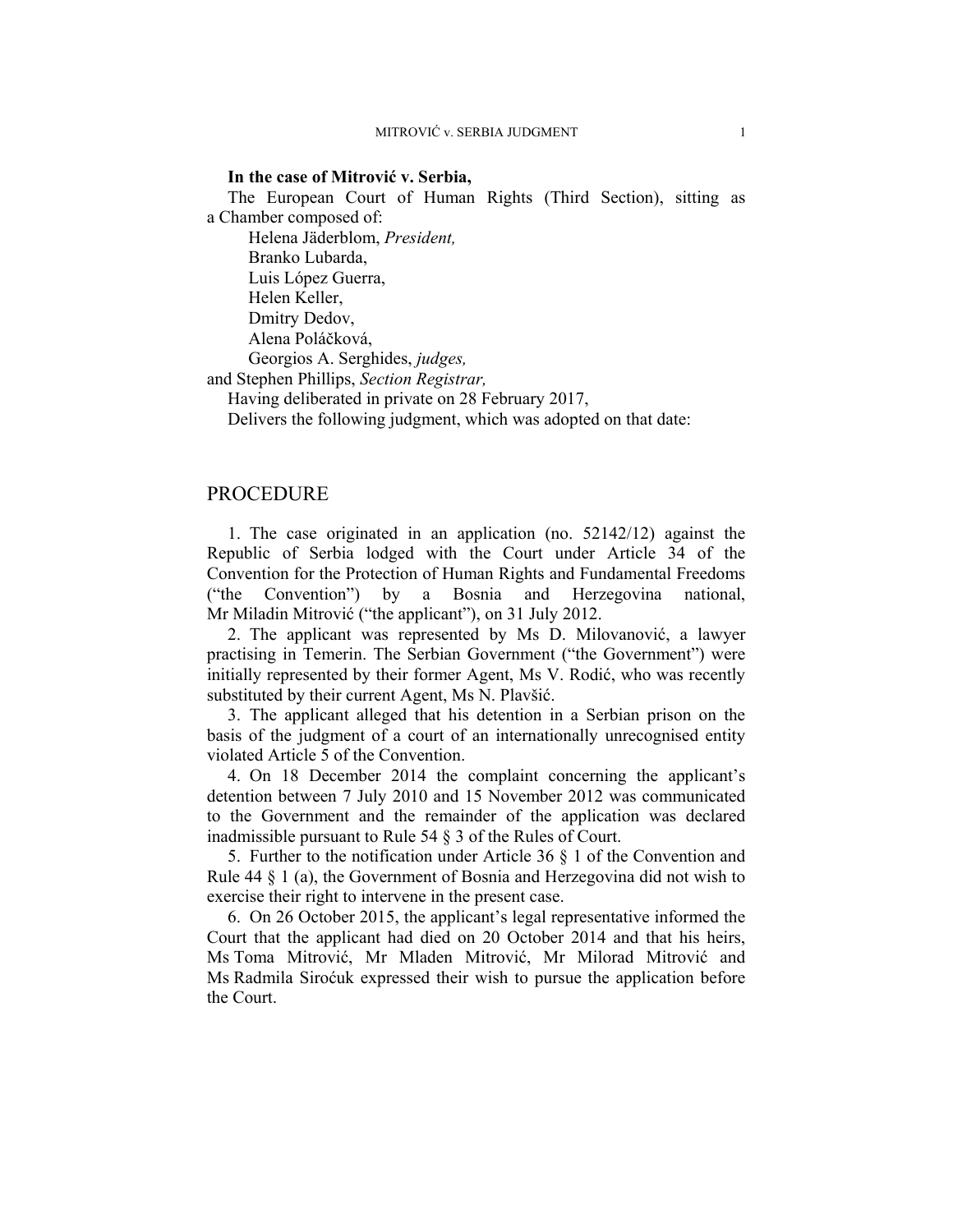## THE FACTS

#### I. THE CIRCUMSTANCES OF THE CASE

### **A. Introduction**

7. The applicant was born in 1943 and lived in Sremska Mitrovica. He died on 20 October 2014.

#### **B. Criminal Proceedings in the "Republic of Serbian Krajina"**

8. On 26 December 1993 the applicant was detained on remand by the "Police of the Republic of Serbian Krajina" (*Policija Republike Srpske Krajine*) under suspicion of murder. His detention was subsequently extended by the "investigative judge" (*istražni sudija*) on 29 December 1993 and by the "District Court of Beli Manastir" (*Okružni sud u Belom Manastiru*) on 25 January 1994, 15 February 1994, 8 April 1994 and 9 May 1994.

9. On 9 May 1994 the "District Court of Beli Manastir" sentenced the applicant to 8 years of imprisonment for murder. It found that the applicant, after a quarrel in which his neighbour accused him of war profiteering, intentionally shot the neighbour in the head with a rifle, leaving him dead on the spot. It further found that the entire event had taken place in front of several eyewitnesses.

10. On 21 July 1994 this sentence was confirmed by the "Supreme Court of the Republic of Serbian Krajina" (*Vrhovni sud Republike Srpske Krajine*). The applicant was then sent to serve his prison sentence in "Beli Manastir District Prison" (*Okružni zatvor u Belom Manastiru*).

11. All of the above institutions were at the relevant time under the control of the "Republic of Serbian Krajina" (*Republika Srpska Krajina*), an internationally unrecognised self-proclaimed entity established on the territory of the Republic of Croatia during the wars in the former Yugoslavia. The entity ceased to exist after the adoption of the *Basic Agreement on the Region of Eastern Slavonia, Baranja and Western Sirmium* of 12 November 1995 (hereinafter *Erdut Agreement*) by which the Republic of Croatia assumed sovereignty over the entirety of its territory. The entity was never recognised as a state by the Respondent State.

### **C. Applicant's transfer to Serbian custody**

12. Shortly after the adoption of the *Erdut Agreement*, and upon the request of the "Beli Manastir District Prison", the applicant was transferred on 20 June 1996 to Sremska Mitrovica prison (*Kazneno-popravni zavod*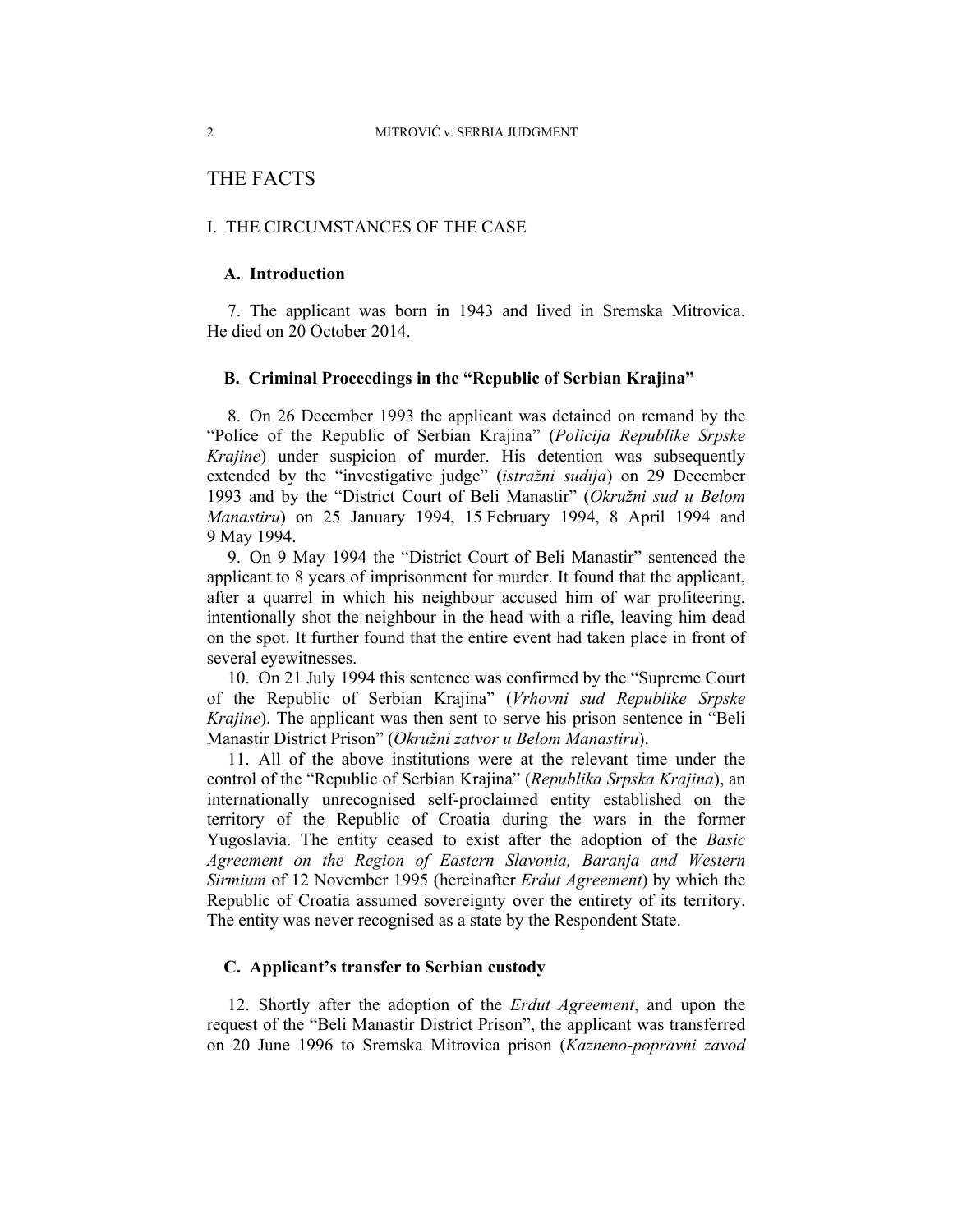*Sremska Mitrovica*), which is on the territory of the Respondent State. The reason for the transfer was listed as "security concerns". No proceedings for recognition and enforcement of a foreign prison sentence were conducted by the authorities of the Republic of Serbia.

13. The applicant remained in Sremska Mitrovica prison until 5 February 1999, when he was released for annual leave until 15 February 1999. Due to the applicant's failure to return to the prison on the specified date, a warrant for his arrest was issued.

14. On 7 July 2010, the applicant was arrested when he attempted to enter Serbia from Croatia. He was sent to Sremska Mitrovica prison to serve the remainder of his sentence.

15. The applicant remained in prison until 15 November 2012 when he was pardoned by the President of the Republic of Serbia and released.

#### **D. The proceedings before the Constitutional Court**

16. On 4 February 2011 the applicant lodged a constitutional appeal challenging the lawfulness of his imprisonment.

17. On 10 May 2012 the Constitutional Court found that there was no violation of the applicant's right to liberty. It concluded that the legal ground for the applicant's detention was his conviction by the "Supreme Court of Serbian Krajina" of 21 July 1994. It further noted that the procedure governing the recognition of a foreign criminal sentence and its enforcement was not applicable in the applicant's case because Serbian Krajina was not a state. The court concluded that the applicant's transfer had been carried out for factual reasons – the deteriorating security situation in the war zone which could lead to the applicant's escape from prison or his death. The court further noted that the applicant had been convicted of murder by which the right to life was violated, and that states have positive obligations to protect this right. It finally held that the lack of procedure for recognition of a foreign judgment was proportionate to the obligation to enforce a prison sentence for murder especially given that the applicant had access to the Constitutional Court which had the power to review the legality of his detention and that he had access to other procedures available to any other prisoner in Serbia, including the procedure for applying for a pardon.

### **E. Civil proceedings**

18. On 7 March 2011 the applicant initiated civil proceedings for compensation for unlawful imprisonment. On 13 December 2012 the First Instance Court in Belgrade rejected the applicant's claim finding that he had been lawfully convicted of murder by the courts of the "Republic of Srpska Krajina" and that his imprisonment cannot be considered as unlawful.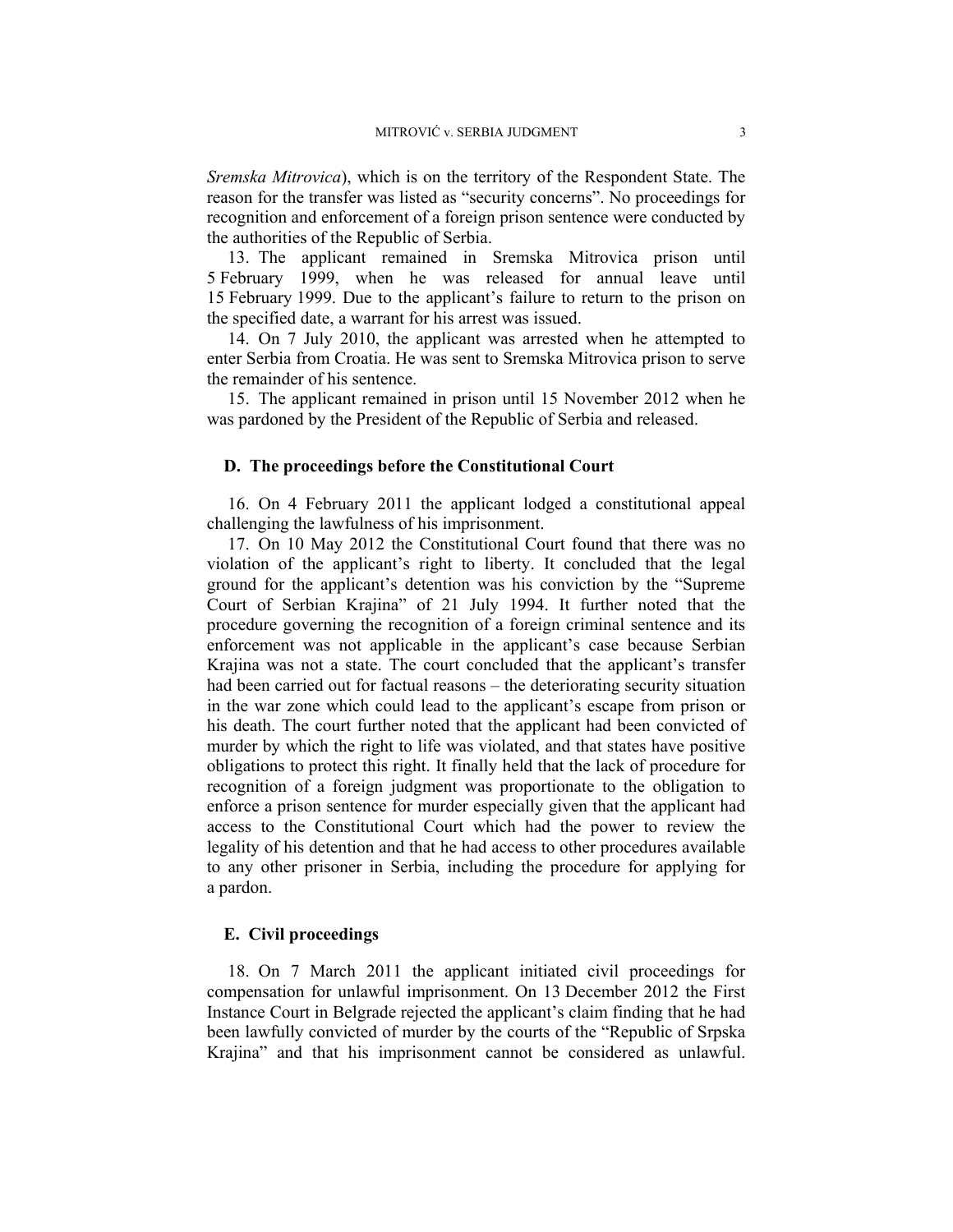On 16 April 2014 the Belgrade Appellate Court confirmed this judgment. On 6 June 2014 the applicant lodged an appeal on points of law before the Supreme Court of Cassation. On 8 July 2015 the Supreme Court of Cassation rejected the applicant's appeal on points of law on procedural grounds, finding that the value of the dispute in question was below the applicable statutory threshold.

### II. RELEVANT DOMESTIC LAW AND PRACTICE

### **A. Constitution of the Republic of Serbia (***Ustav Republike Srbije***; published in the Official Gazette of the Republic of Serbia – OG RS – no. 98⁄06)**

#### 19. Article 27 of the Constitution provides, *inter alia*:

"Everyone has the right to personal freedom and security. Deprivation of liberty shall be allowed only on the grounds and in a procedure prescribed by law... Any person deprived of liberty shall have the right to initiate proceedings in which the court shall review the lawfulness of the arrest or detention and order the release if the arrest or detention was against the law."

- **B. Criminal Procedure Code 1977 (published in the Official Gazette of the Socialist Federative Republic of Yugoslavia – OG SFRY - 4⁄77, 36⁄77, 14⁄85, 26⁄86, 74⁄87, 57⁄89 as well as in the Official Gazette of the Federal Republic of Yugoslavia - OG FRY - 27⁄92 and 24⁄94)**
- 20. The relevant article of this Code read as follows:

#### **Article 520**

1) The domestic courts will not respond to the requests of foreign organs relating to the enforcement of criminal judgments of foreign courts.

2) By way of exception to paragraph 1 of this Article, the domestic courts will enforce a final judgment in relation to the sentence pronounced by a foreign court if it is regulated by an international agreement and if the sanction is pronounced also by the domestic court in accordance with the criminal law of the Socialist Federative Republic of Yugoslavia.

3) The competent court shall deliver a judgment in a chamber from Article 23, paragraph 6 of this Act without presence of the parties.

4) Competence *ratione loci* is determined in accordance with the last residence of the convict in the territory of the Socialist Federative Republic of Yugoslavia. If the convict did not have residence on the territory of the Socialist Federative Republic of Yugoslavia, his place of birth shall be relevant. If the convict had no residence and was not born on the territory of the Socialist Federative Republic of Yugoslavia, the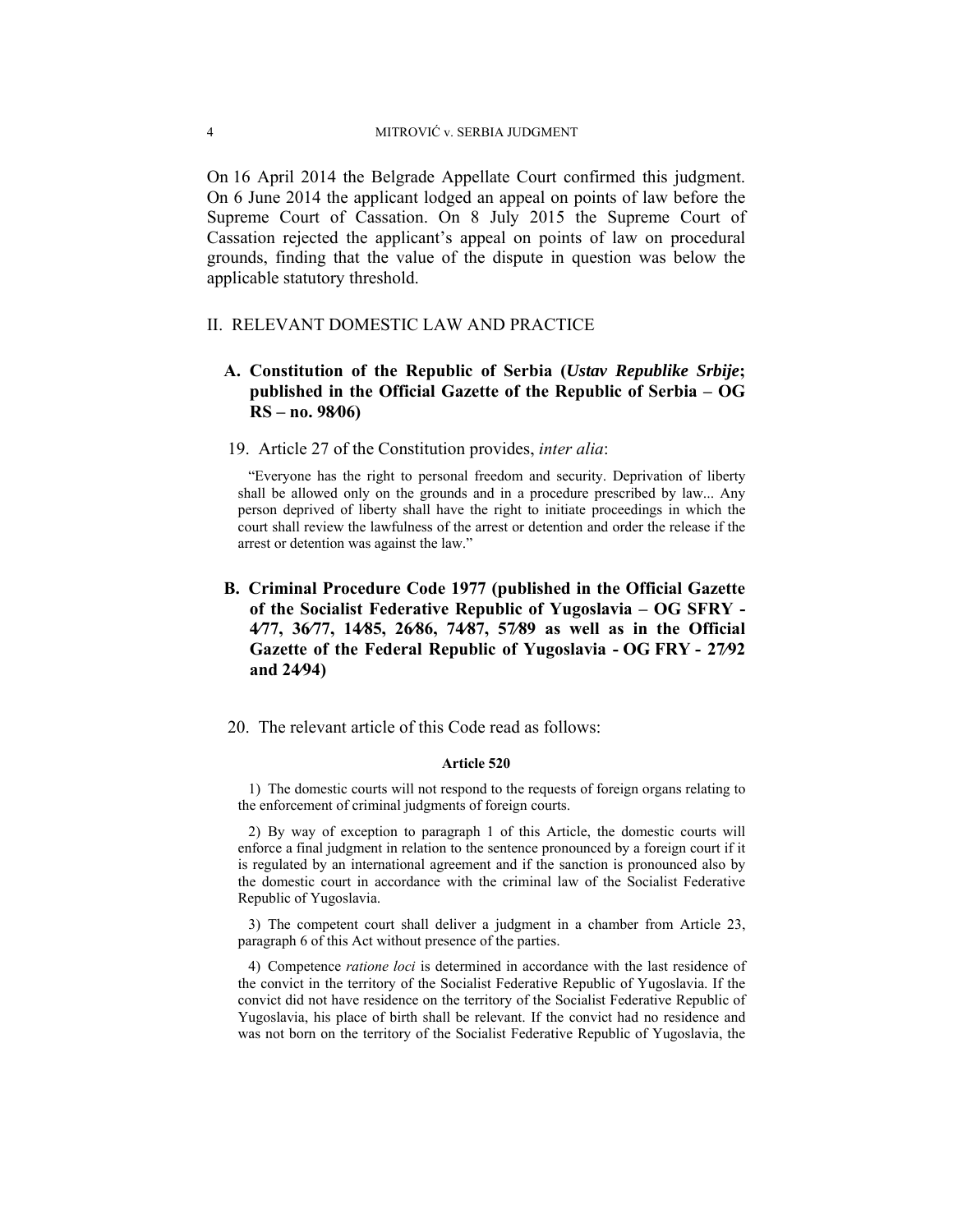Federal Court shall appoint one of the courts which is competent *ratione materiae* to conduct the proceedings.

5) The competent court *ratione materiae* is determined by the law of the republics, or the laws of the autonomous provinces ...

6) The operative part of the judgment referred to in paragraph 3 of this Article must contain the entire operative part and the name of the [foreign court] and it will pronounce sentence. The reasoning must contain the grounds which led the court to deliver a particular sentence.

7) An appeal against the judgment can be lodged by the public prosecutor or the convicted person or his legal representative.

8) If a foreign national convicted by a domestic court or a person entitled to do so by an agreement lodges a request to the first instance court to serve his prison sentence in his home country, the first instance court will act in accordance with the international agreement.

### **C. Obligations Act (***Zakon o obligacionim odnosima***; published in the OG SFRY - nos. 29⁄78, 39⁄85, 45⁄89, 57⁄89 and OG FRY no. 31⁄93)**

21. Articles 199 and 200 of the Obligations Act provide, *inter alia*, that anyone who has suffered fear, physical pain or mental anguish as a consequence of a breach of his "personal rights" (*prava ličnosti*) is entitled, depending on the duration and intensity of the suffering, to sue for financial compensation in the civil courts, as well as to request other forms of redress "which might be capable" of affording adequate non-pecuniary satisfaction.

#### **D. Practice of the Supreme Court of Cassation**

22. In cases factually similar to the present one, the Supreme Court of Cassation of the Republic of Serbia found that the imprisonment of the individuals convicted in the "Republic of Srpska Krajina" who were serving their sentence in Serbian prisons was unlawful (see, for example, *Judgment* of the Supreme Court of Cassation Rev. 1031⁄11 of 30 May 2012). The Supreme Court reasoned that the formal requirement of Article 520 of the Criminal Procedure Code, according to which the prison sentence must be confirmed by a domestic court, was not met. It found that the individuals in that case were entitled to compensation because of procedural shortcomings related to their imprisonment.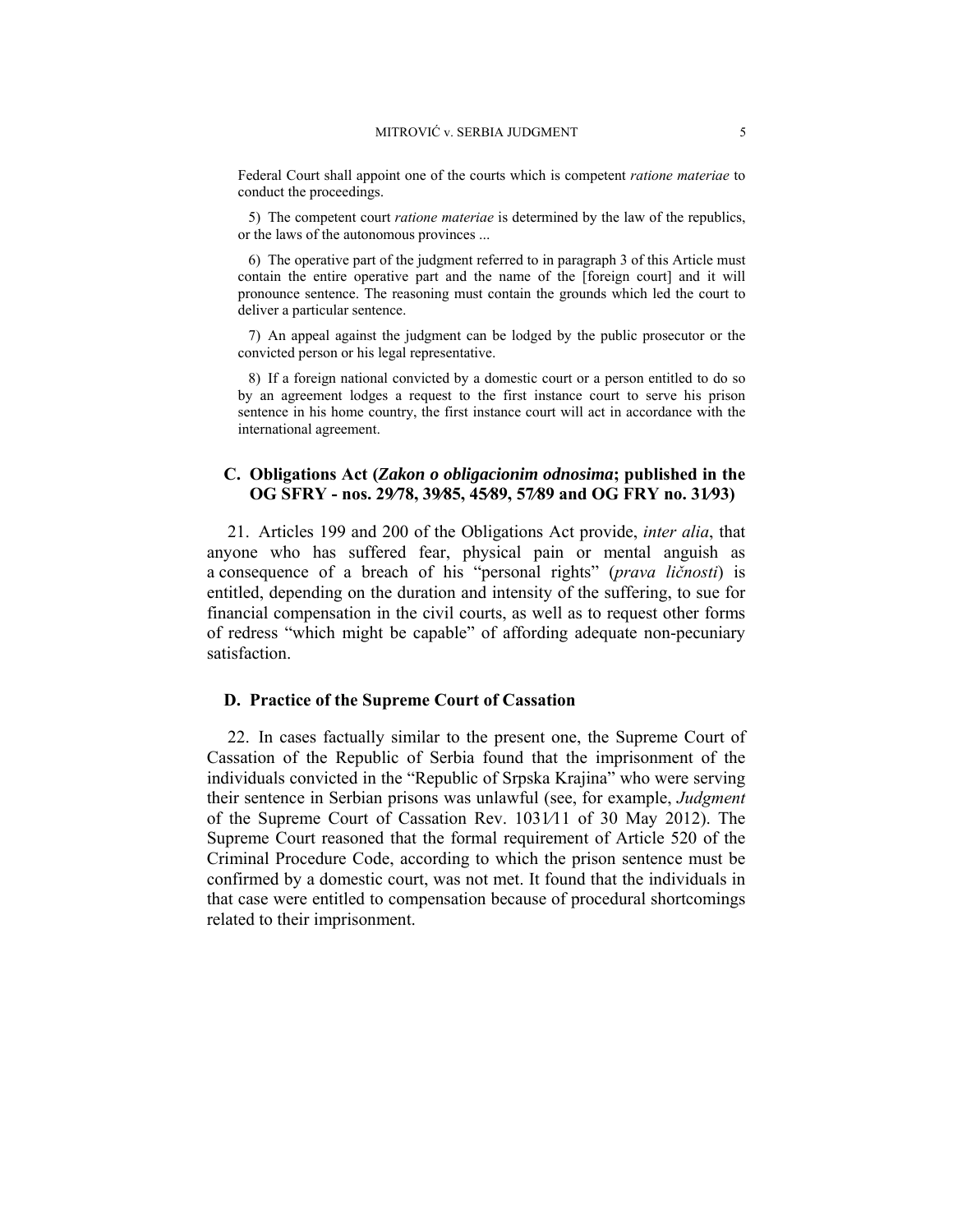## THE LAW

### I. LOCUS STANDI

23. The Court takes note of the death of the applicant in 2014, after the introduction of the present application, and of the wish expressed by his wife and children to continue the application before the Court in his name.

24. The Government did not oppose their wish.

25. The Court has already ruled that the next-of-kin or heir may in principle pursue the application, provided that he or she has sufficient interest in the case (see *Centre for Legal Resources on behalf of Valentin Câmpeanu v. Romania* [GC], no. 47848/08, § 97, ECHR 2014).

26. The Court thus accepts that the applicant's wife and children have a legitimate interest in pursuing the application on his behalf and that it must continue to examine the application at the request of Ms Toma Mitrović, Mr Mladen Mitrović, Mr Milorad Mitrović and Ms Radmila Siroćuk. The Court will refer to the late Mr Mitrović as "the applicant".

#### II. ALLEGED VIOLATION OF ARTICLE 5 § 1 OF THE CONVENTION

27. The applicant complains under Article 5  $\S$  1 (a) of the Convention that his detention between 7 July 2010 and 15 November 2012 was not lawful. The relevant part of that Article reads as follows:

"1. Everyone has the right to liberty and security of person. No one shall be deprived of his liberty save in the following cases and in accordance with a procedure prescribed by law:

(a) the lawful detention of a person after conviction by a competent court;

...."

28. The Government deny that there has been any violation.

#### **A. Admissibility**

### *1. Exhaustion of domestic remedies*

29. In their written observations of 20 May 2015 the Government argued that the applicant's civil case regarding the essentially same complaint as the one submitted to this Court was pending before the Supreme Court of Cassation and that, therefore, the application should be rejected as premature. In their additional observations of 7 December 2015, however, the Government informed the Court that the Supreme Court of Cassation had rejected the applicant's appeal on the points of law and that the proceedings were, therefore, finished.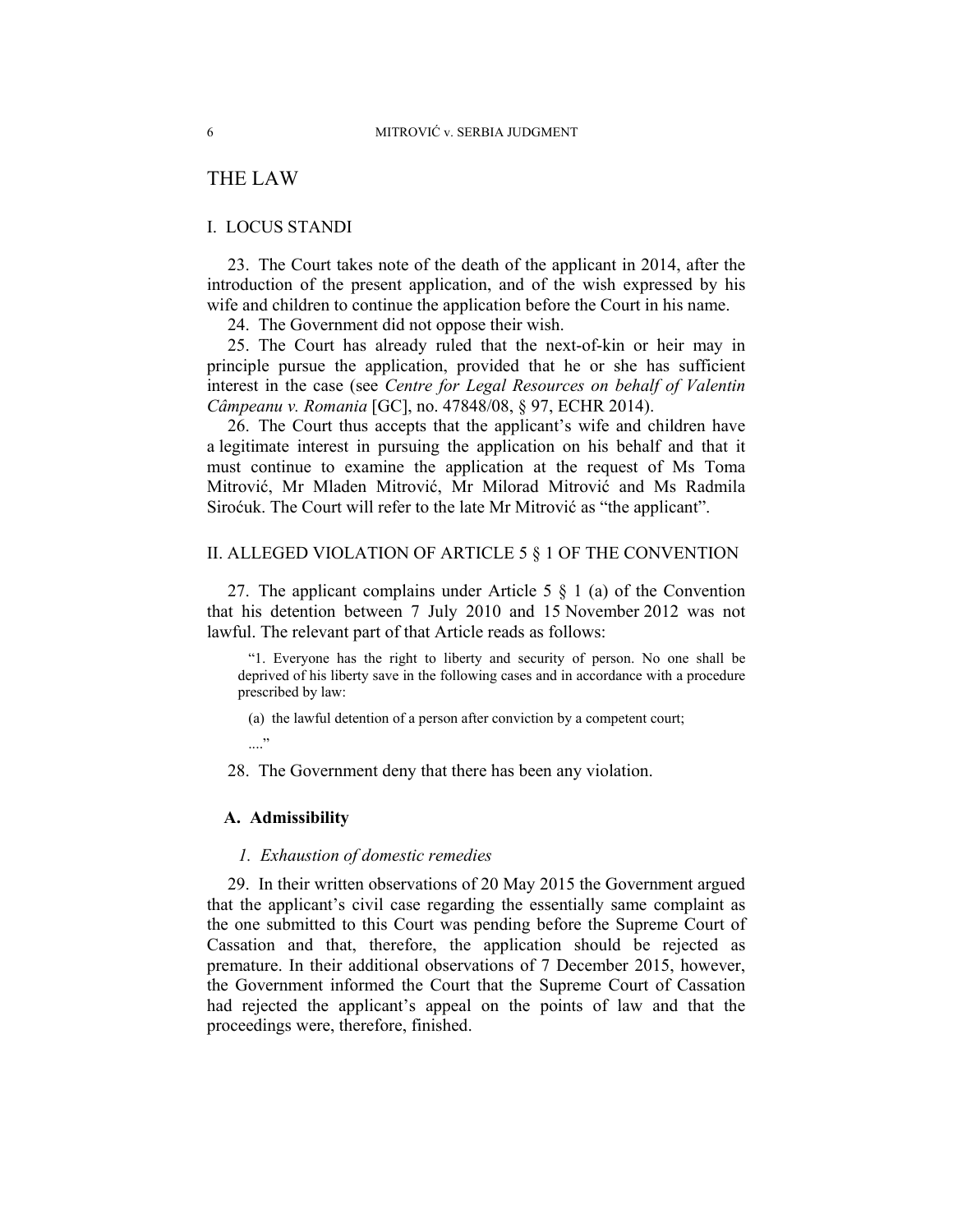30. The Court reiterates that where there are several effective remedies available, it is for the applicant to choose the remedy to be pursued (see *Airey v. Ireland*, judgment of 9 October 1979, Series A no. 32, p. 12, § 2). The Court notes that the applicant had already raised the same complaint before the Constitutional Court and that court ruled on it on the merits (see paragraphs 16 and 17 above). Therefore, the applicant could not have reasonably been expected to embark upon yet another avenue of "potential redress". In any event, the applicant did pursue the remedy before the civil courts to the Supreme Court of Cassation.

31. In light of these circumstances, the Court finds that the applicant did exhaust all domestic remedies within the meaning of Article 35 § 1 of the Convention and dismisses this Government's objection in this respect.

### *2. Abuse of the right of individual application*

32. The Government argued that the applicant had failed to inform the Court about the civil proceedings which he had initiated and which were concerned with essentially the same complaints as the one submitted before the Court. They maintained that this was important information the omission of which should be deemed as an abuse of the right to individual application.

33. The Court reiterates that an application may be rejected as an abuse of the right of individual application within the meaning of Article  $35 \tS 3$  (a) of the Convention if, among other reasons, it was knowingly based on false information (see *Kerechashvili v. Georgia* (dec.), no. 5667/02, 2 May 2006; *Bagheri and Maliki v. the Netherlands* (dec.), no. 30164/06, 15 May 2007; *Poznanski and Others v. Germany* (dec.), no 25101/05, 3 July 2007; and *Simitzi-Papachristou and Others v. Greece* (dec.), no. 50634/11, § 36, 5 November 2013) or if significant information and documents were deliberately omitted, either where they were known from the outset (see *Kerechashvili*, cited above) or where new significant developments occurred during the procedure (see *Predescu v. Romania*, no. 21447/03, §§ 25-27, 2 December 2008; and *Tatalović and Dekić v. Serbia* (dec.), no. 15433/07, 29 May 2012). However, not every omission of the information will amount to abuse; the information in question must concern the very core of the case (see, for example, *Komatinović v. Serbia* (dec.), no. 75381/10, 29 January 2013).

34. Turning to the present case, the Court notes that the applicant indeed failed to inform the Court about the civil proceedings in question. The Court notes, however, that the applicant obtained a decision of the Constitutional Court prior to lodging his application. It further notes that the Constitutional Court itself did not consider the civil proceedings to be an obstacle to deciding on the applicant's constitutional appeal on the merits. Since the applicant exhausted all domestic remedies in this case, his choice to pursue another avenue domestically after submitting his application could in no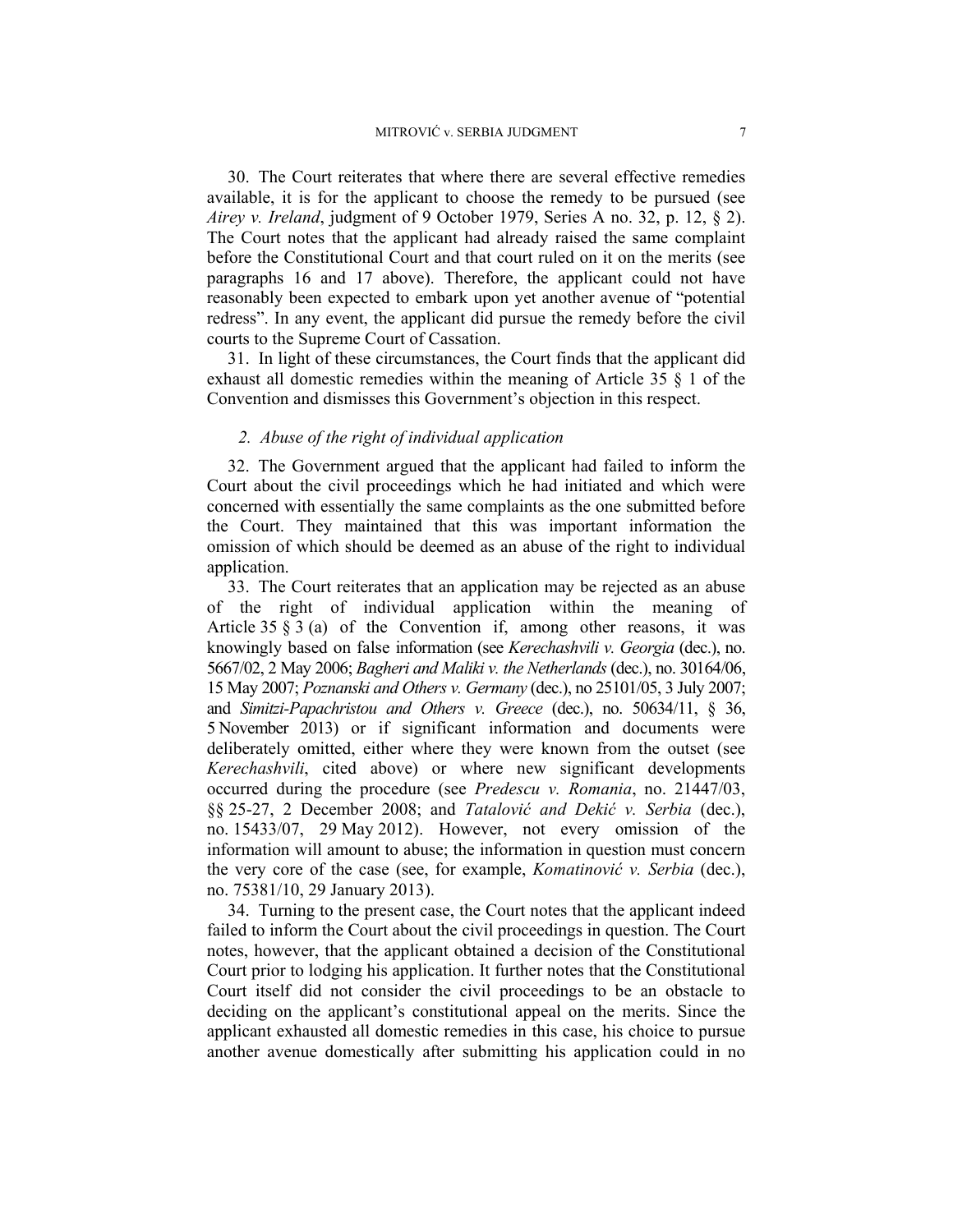way mislead the Court while considering the present case. It would have been open to the Court to declare the application inadmissible, if the applicant had been successful in the civil proceedings and received compensation, and had failed to inform the Court of that fact (compare and contrast *Caballero Ramirez v. Spain* (dec.), no. 24902/11, 3 November 2016, §§ 35-40). The applicant, however, was unsuccessful in the civil proceedings, and so that question does not arise.

35. The Court, therefore, dismisses the Government's objection regarding the abuse of the right to individual application.

### *3. Conclusion*

36. The Court notes that the application is not manifestly ill-founded within the meaning of Article 35  $\S$  3 (a) of the Convention. It further notes that it is not inadmissible on any other grounds. It must therefore be declared admissible.

#### **B. Merits**

37. The applicant claimed that his detention between 7 July 2010 and 15 November 2012 on the basis of a judgment delivered by a "court" of an entity which had not been recognised by the respondent Government violated his right to liberty guaranteed by Article 5 of the Convention. He alleged that the failure of the domestic courts to follow the procedure for the recognition of a foreign decision in criminal matters rendered his detention unlawful.

38. The Government contested the applicant's allegations. They largely reiterated the reasoning offered by the Constitutional Court in its decision related to the present case (see paragraph 17 above).

39. The Court notes at the outset the fundamental importance of the guarantees contained in Article 5 for securing the right of individuals in a democracy to be free from arbitrary detention at the hands of the authorities. It is for that reason that the Court has repeatedly stressed in its case-law that any deprivation of liberty must be lawful (see, among many other authorities, *El-Masri v. the former Yugoslav Republic of Macedonia* [GC], no. 39630/09, § 230, ECHR 2012; and *Chahal v. the United Kingdom*, 15 November 1996, § 118, *Reports of Judgments and Decisions* 1996-V).

40. In order to meet the requirement of lawfulness, a deprivation of liberty must be "in accordance with a procedure prescribed by law". This means that it must conform to the substantive and procedural rules of national law (*Del Río Prada v. Spain* [GC], no. 42750/09, § 125, ECHR 2013) or international law where appropriate (see, among many other authorities, *Medvedyev and Others v. France* [GC], no. 3394/03, § 79, ECHR 2010; and *Toniolo v. San Marino and Italy*, no. 44853/10, § 46, 26 June 2012).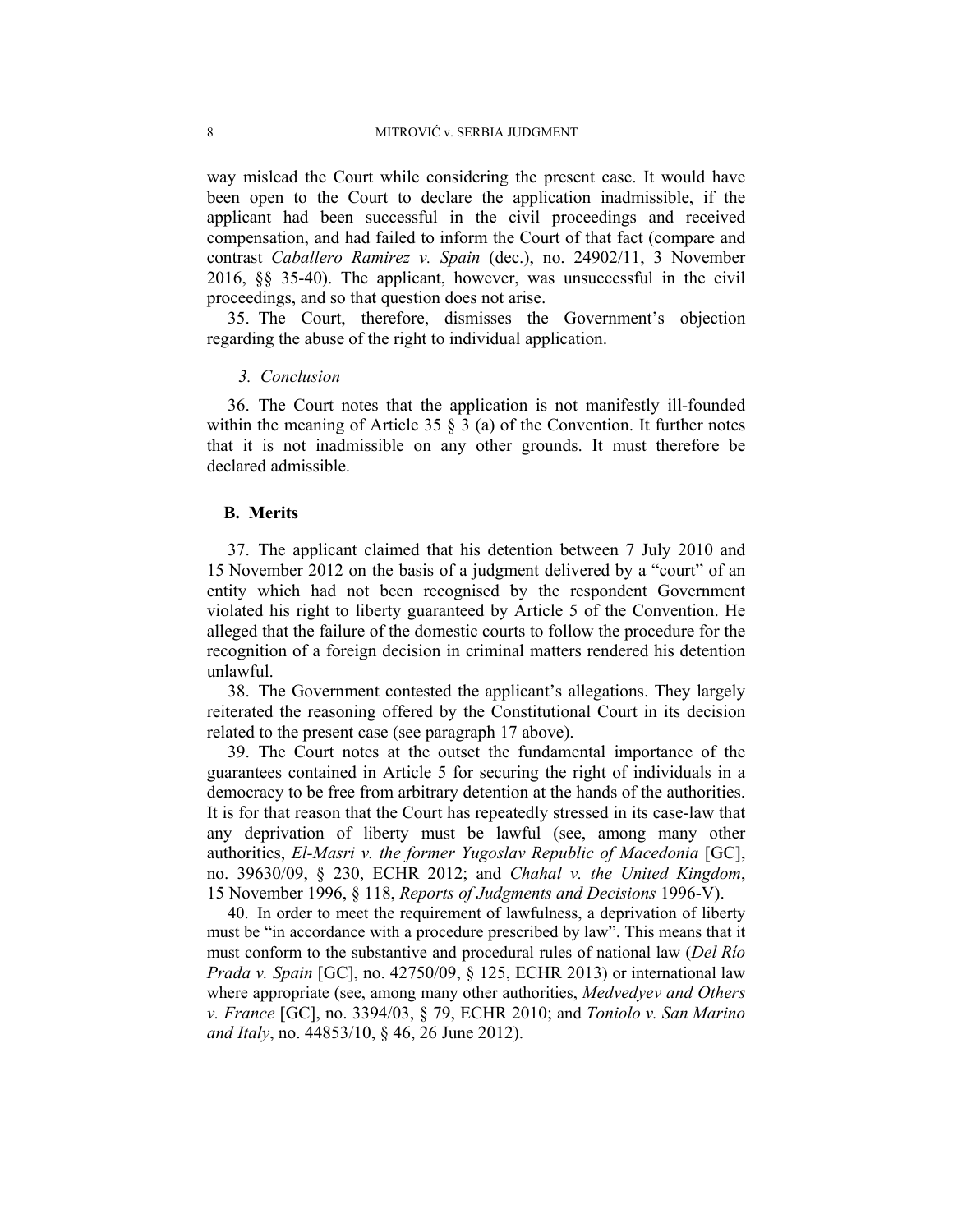41. Article 5 § 1 of the Convention contains an exhaustive list of permissible grounds for deprivation of liberty. No deprivation of liberty will be lawful unless it falls within one of the grounds set out in sub-paragraphs (a) to (f) of Article  $5 \n§ 1$ .

42. Turning to the present case, the Court notes that the applicant was convicted for murder by a "court" which operated outside the Serbian judicial system. He was then transferred to a Serbian prison to serve his sentence. The Court further notes that the Serbian authorities conducted no proceedings for the recognition of a foreign decision as prescribed by the relevant provisions of the Criminal Procedure Code then in force (see paragraph 20 above). The Supreme Court of Cassation took the view that the omission of such procedure in the cases substantially similar to the present one was unlawful (see paragraph 22 above). The reasoning of the Constitutional Court with regard to the same issue does not contradict this conclusion since it also found that the relevant procedure was not followed in the applicant's case. The Constitutional Court, however, took the view that the applicant's right to liberty was not violated because his detention was "proportionate" to the crime he had committed (see paragraph 17 above).

43. The Court considers that, even if proportionality was a factor which should be taken into consideration when assessing whether a deprivation of liberty satisfies the requirements of Article 5 § 1 of the Convention, it would be relevant only subject to the precondition that such deprivation of liberty was lawful. In that respect, the Court notes that detention on the basis of a decision of a foreign court which has not been recognised by Serbian authorities in an appropriate procedure is *ipso facto* unlawful under the rules of domestic law (compare and contrast *Drozd and Janousek v. France and Spain*, 26 June 1992, §§ 107 and 110, Series A no. 240). It is clear that, in the present case, the domestic authorities did not implement the appropriate procedure required by domestic law for recognition of a foreign decision in criminal matters. The Court finds that given that the applicant was detained on the basis of a non-domestic decision which had not been recognized domestically, and in the absence of any other basis in domestic law for the detention, the requirement of lawfulness contained in Article 5 § 1 was not met. The Court, therefore, finds that the applicant's detention between 7 July 2010 and 15 November 2012 was unlawful.

44. There has accordingly been a violation of Article 5 § 1 of the Convention.